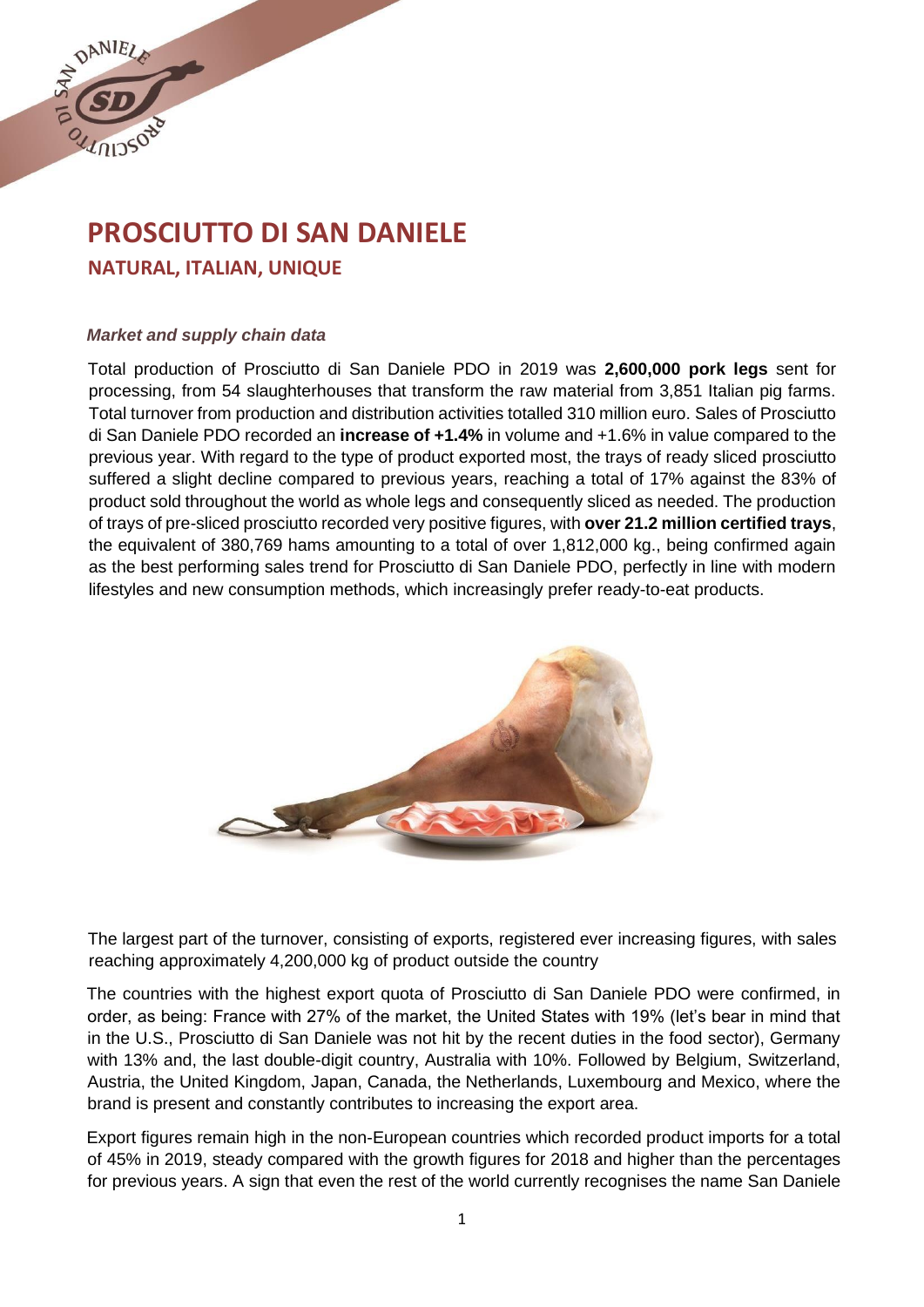

as a sign of the quality and identity of a product with high standards. Greater impetus was also given to the dissemination of the Friulan PDO by the recent free trade agreements signed in countries outside the EU, such as CETA in the Canadian market, and JAFTA for sales with the Japanese market, which contributed to the fight against trademark counterfeiting. In general, excellent performances were recorded in the markets in Australia and the United States, as well as Germany and France.

The Prosciutto di San Daniele supply chain includes: **3,851 farmers, 54 slaughterhouses and 31 production sites.** 

## *At the heart of PDO*

Prosciutto di San Daniele is a **dry cured ham**, recognised as a "Designation of Origin" product since



1970 by the Italian State with law no. 507 and as a Protected Designation of Origin – PDO – product since 1996 by the European Union. Its unique and unrepeatable characteristics are due to the special geographical environment, which includes both natural and human factors. Prosciutto di San Daniele is produced by the **31 companies**, members of the **Consortium,** solely and exclusively in **San Daniele del Friuli**: a municipality in the province of Udine which covers an area of

around 35  $km^2$  and has a little over 8 thousand inhabitants. San Daniele is situated in the centre of Friuli Venezia Giulia in the so-called *"Morainic Amphitheatre"*, in the foothills of the Pre-alps, 252 metres above sea level.

The cold winds descending from the Carnic Alps and the warm, salty breeze from the Adriatic meet at this point, while the course of the Tagliamento River, which flows close to the hill, acts as a natural thermostat. All of this creates the perfect conditions for maturation: an ideal microclimate, which allows the meat to be perfectly preserved, solely thanks to sea salt and without the use of any additives.

#### *How we make San Daniele*

Prosciutto di San Daniele has **only three ingredients**: selected thighs from **Italian pigs, sea salt**  and the special **microclimate of San Daniele**. No types of additive or preservative are used.

The production process has remained unchanged through the centuries; the introduction of technology has been solely limited to improving the organisation and handling of the product in the prosciutto factories.

Prosciutto di San Daniele is made solely with thighs of Italian pigs from the over 3,900 authorised farms, all located in the ten regions of Northern Central Italy (Friuli Venezia Giulia, Piedmont, Lombardy, Emilia Romagna, Veneto, Marche, Umbria, Tuscany, Lazio, Abruzzo) as specified by the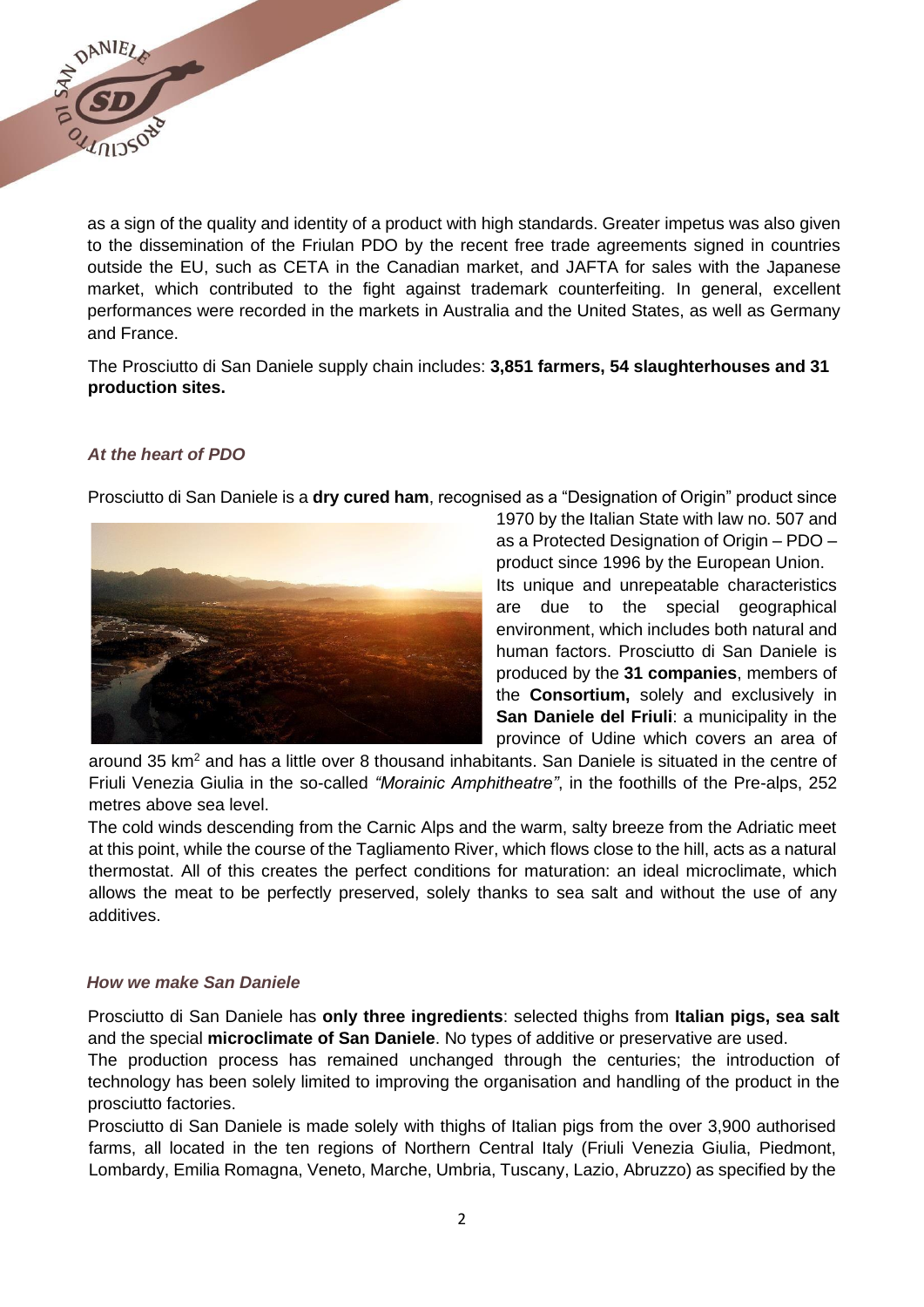

PDO regulations. The pigs are fed on a "diet" based on high-quality cereals and whey, and reared using methods that respect the animals' well-being. They must have an average weight of 160 kilograms and be at least nine months old at the time of slaughter.

#### *Production phases*

The thighs arrive in San Daniele del Friuli within 48 hours of slaughter on average and must weigh at least 12 kg. They immediately undergo a preliminary conformity check. The thighs retain the "trotter" which, as well as paying homage to tradition, allows the biological integrity of the thigh to be maintained and facilitates the drainage of moisture.



All the production phases take place inside the 31 prosciutto factories that are members of the Consortium, many of which are also open to the public for visits throughout the year, and these are, in order:

- Chilling and trimming: to encourage moisture loss and give the thighs their traditional shape;

- Salting: after the first 24-48 hours, according to tradition, the thighs are covered in salt and remain like this for the same number of days as their weight in kilograms;

- Pressing: this is a unique and typical stage of Prosciutto di San Daniele, which allows the salt to penetrate better and gives the meat a better consistency;

- Resting: the salted thighs rest in special rooms until the fourth month after the start of the curing process;

Washing and drying;

"Sugnatura": this is the application of the "sugna", a mixture of rice flour and pig fat, to the part that is not covered by the rind to keep it soft.

Maturing: must continue until the end of the thirteenth month after the start of processing;

- Marking: after the minimum 13 months maturing, *IFCQ Certificazioni*, the control body authorised by the Ministry of Agricultural, Food and Forestry Policies – carries out the inspections that verify compliance of the hams with the requirements prescribed by the regulations. Only hams that meet all of the parameters are certified and branded with the Consortium's trademark, which comprises the identification code of the producer and constitutes an element of certification and guarantee.

Traditional regular inspections are performed throughout the curing process. These include piercing with a horse-bone needle and beating, or striking the rind, to monitor the development of the product.

#### *Supervision and protection*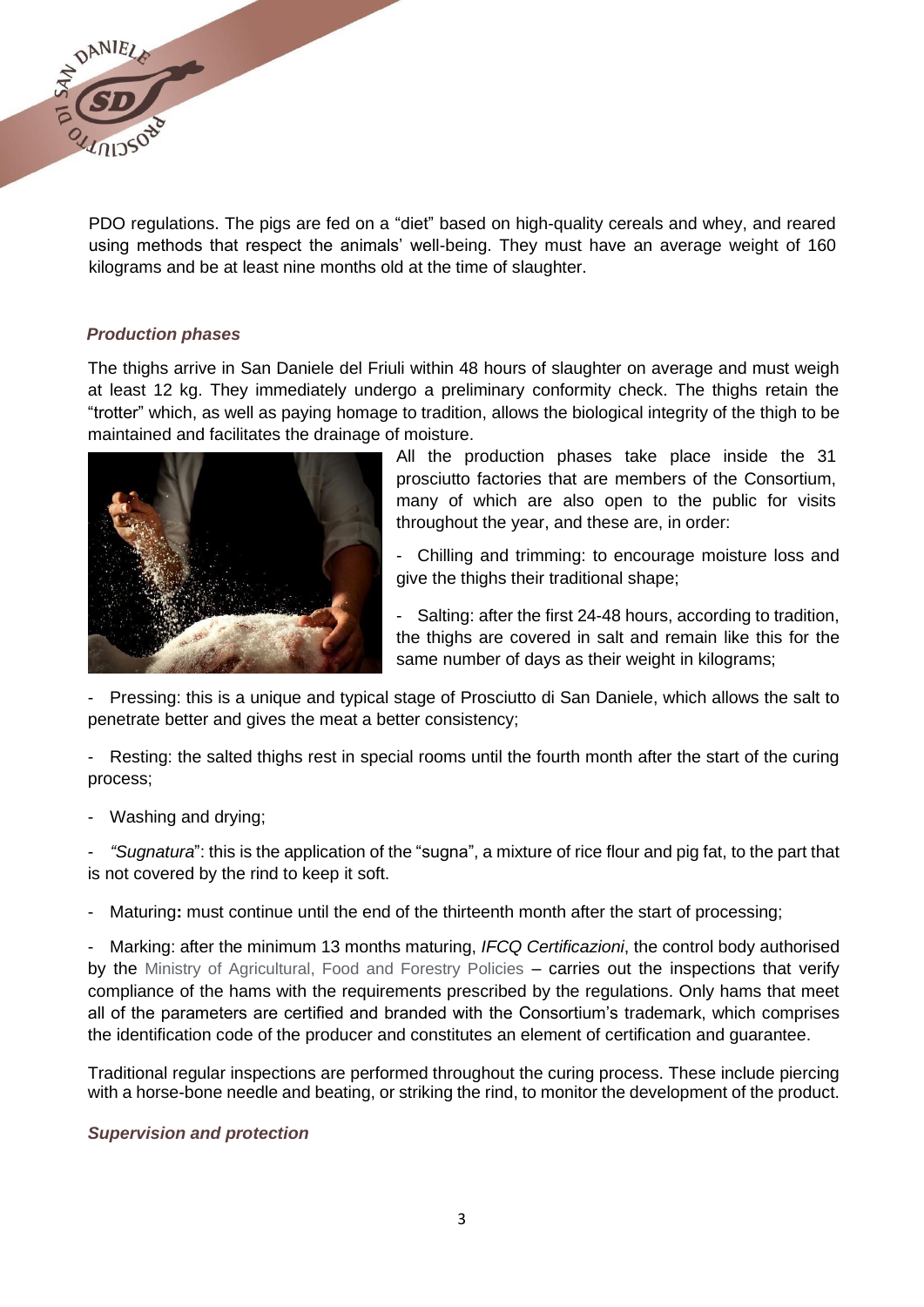

The entire San Daniele supply chain (farms, abattoirs, producers and packers) must rigorously comply with a series of rules, that are compulsory under Italian Law and European Union Regulations, which form the **Product Specification**, and must submit to a stringent control system implemented by an external body to the Consortium, IFCQ Certificazioni, authorised directly by the Ministry of Agricultural, Food and Forestry Policies.

However, the Consortium has performed **supervisory activities** in its capacity as "protection body" for more than twenty-five years, in order to protect the Designation in Italy and throughout the world (more than 1,500 points of sale inspected each year) and prevent wrongful or illegitimate use of the name or trademark and distinctive PDO symbols.

#### *How to recognize San Daniele*

The quintessentially distinctive sign of Prosciutto di San Daniele is the **Consortium's hot-branded trademark,** which is applied to the rind. The mark comprises the designation in a circular shape, a stylised ham with the letters SD in the centre, and is accompanied by the producer's numerical identification code. San Daniele is immediately recognised at sight by the presence of the trotter and its shape, which is reminiscent of a guitar. To ensure perfect traceability of each thigh, in addition to the trademark the rind also bears the identification tattoo of the farm, the hot-branded mark of the abattoir and the DOT abbreviation, which shows the day, month and year in which processing commenced, from which the maturing time can be obtained.

#### *Characteristics of San Daniele and its nutritional values*



A freshly cut slice of San Daniele is pinkish-red in colour in the lean part, while the fat is pure white. The aroma is delicate and becomes more persistent as maturing progresses. It is possible to detect toasted undertones (bread crusts), notes of dried fruit and barley malt. The flavour is delicate, the tastiness and typical aromas of the matured meat merge together, producing a pleasant and satisfying sensation in the mouth. When chewed, the consistency of the slice is tender, and dissolves in the mouth. The whole ham is stored in a cool, well-sheltered place, at temperatures below or not exceeding +20°C if

possible. Once opened, however, it must be stored in the fridge (between +0°C and +7°C), with transparent film covering the exposed part. Prosciutto di San Daniele is a recipe in itself. It needs very few complements and should preferably be accompanied by a dry not too aromatic white wine. Thanks to its high nutritional value and ease of digestion, guaranteed by the maturing phase that lasts at least 13 months, Prosciutto di San Daniele is suitable for any diet; it is ideal for athletes, children, the elderly, and even those on low-calorie diets. In fact, as a natural product, it is highly recommended by nutritionists as part of healthy-eating programmes. Moreover, it is an excellent source of complete and high-quality proteins, vitamins and minerals. At a macronutrient level, Prosciutto di San Daniele is composed predominantly of protein. Prosciutto di San Daniele's proteins are of high biological quality and are easily digestible, as during the maturing process enzymes carry out a sort of pre-digestion.